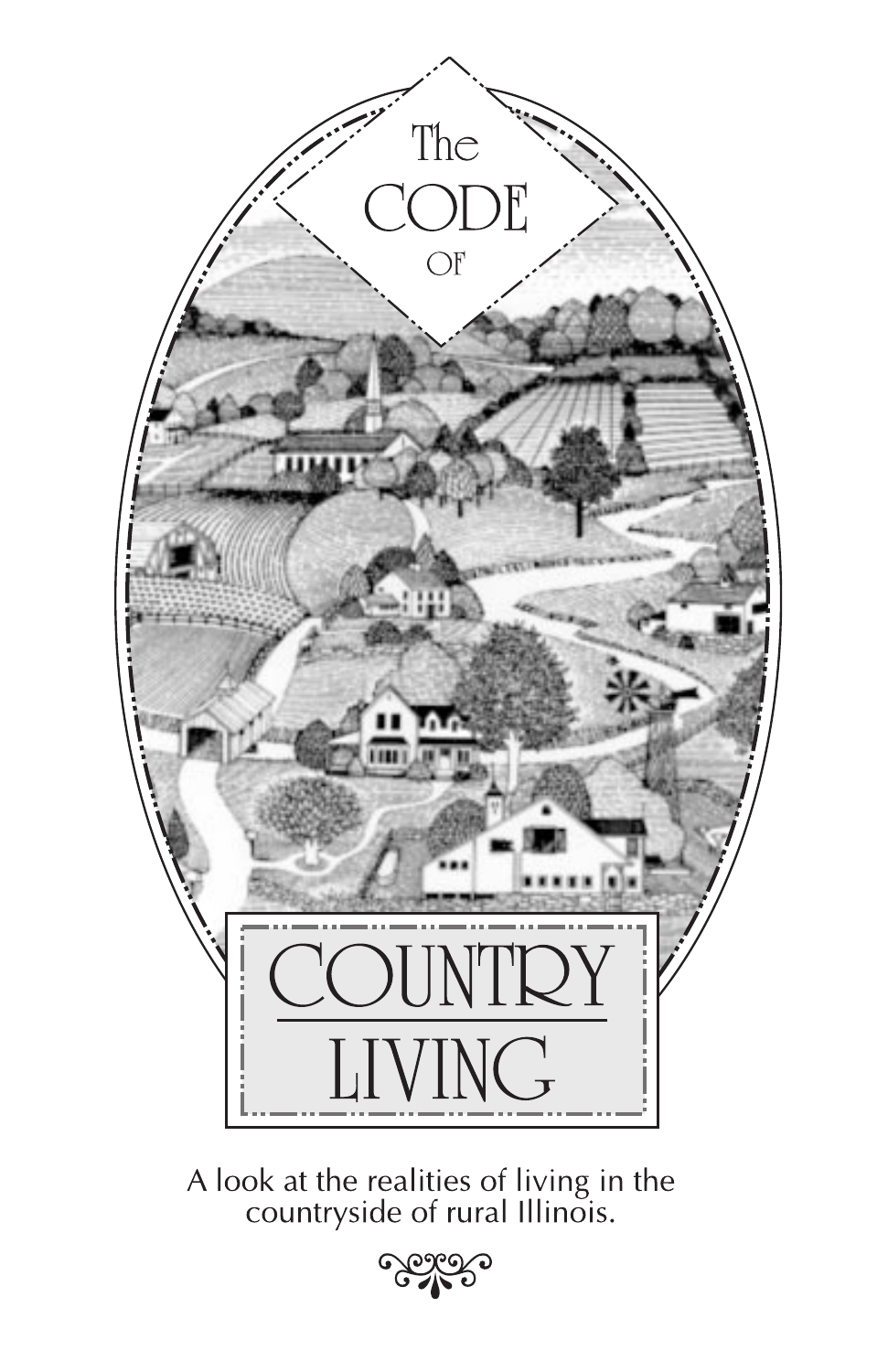# $Contents$

| <b>Introduction</b> | $\overline{3}$ |
|---------------------|----------------|
| 1 Access            | $\overline{4}$ |
| 2 Utilities         | 7              |
| 3 Property          | 12             |
| 4 Nature            | 16             |
| 5 Agriculture       | 18             |
| <b>6</b> Government | 21             |
| 7 Neighbors         | 22             |
| 8 Information       | 23             |

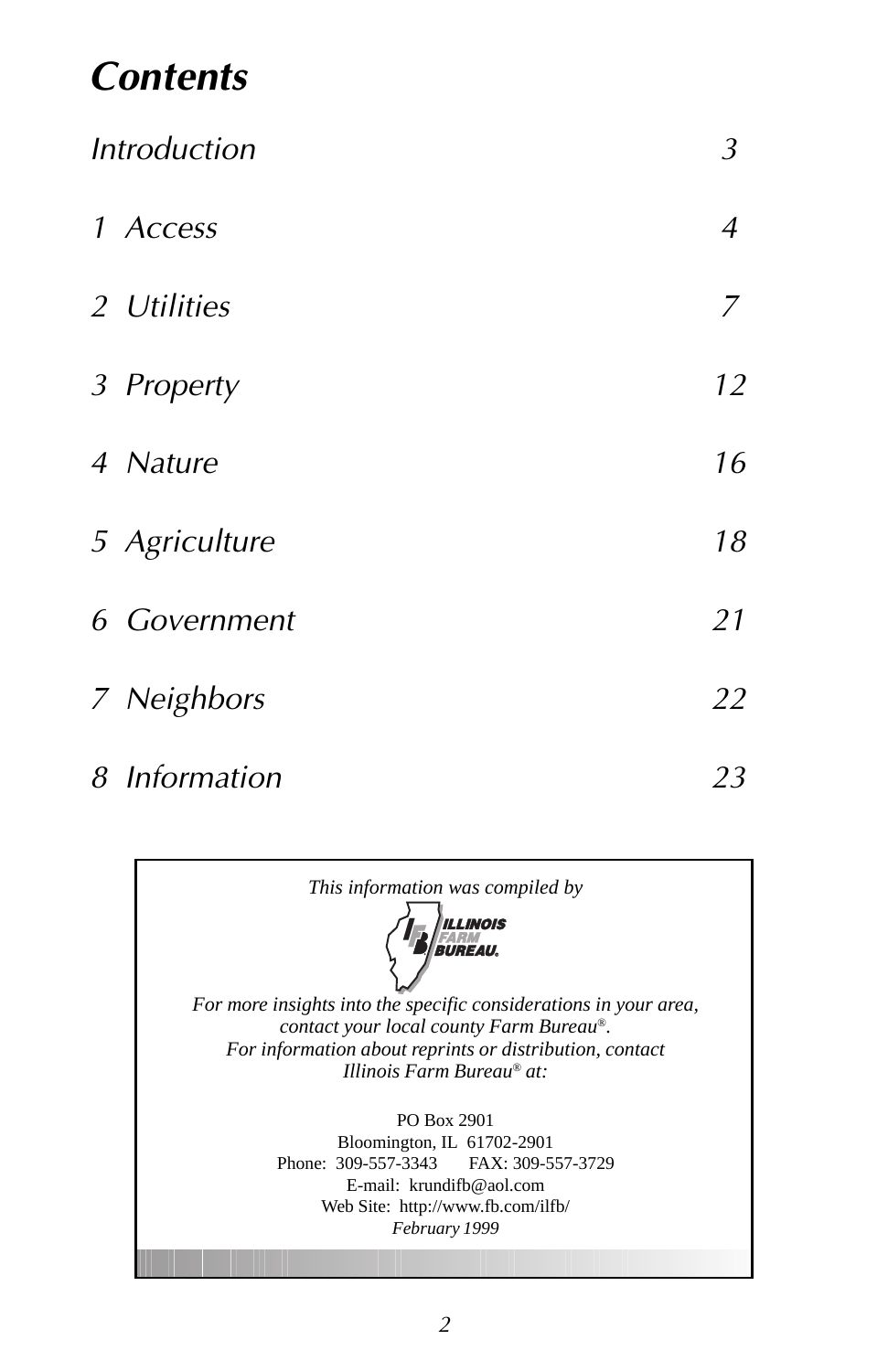# *The Code of Country Living*

*Settlers on the Illinois prairie lived by a code suited to their own livelihood and lifestyle in the rural countryside. Though that way of life has evolved over two centuries, there remains a code, a way of living, that rural Illinois residents still honor.*

*Living in the country can be a wonderful way of life—if your expectations are in-line with reality. Reality seldom measures up to the romanticized version of almost any idea or ideal—as is frequently discovered by those who move from an urban setting to the country. People often intend to get away from it all and enjoy the serenity of an agrarian countryside. What they'll likely find, however, is that they are only trading the benefits and drawbacks of city living for those of the country.*

*In rural Illinois, you'll find working farms. You'll also find a level of infrastructure and services generally below that provided through the collective wealth of an urban community. Many other factors, too, make the country living experience very different from what may be found in the city.*

*This booklet is provided to help you make an informed lifestyle decision about purchasing a home or a homesite in rural Illinois. Though it cannot convey the entirety of the understanding borne from a lifetime of rural living, it can give you a glimpse of what it takes to live by what might be called the Code of Country Living.*

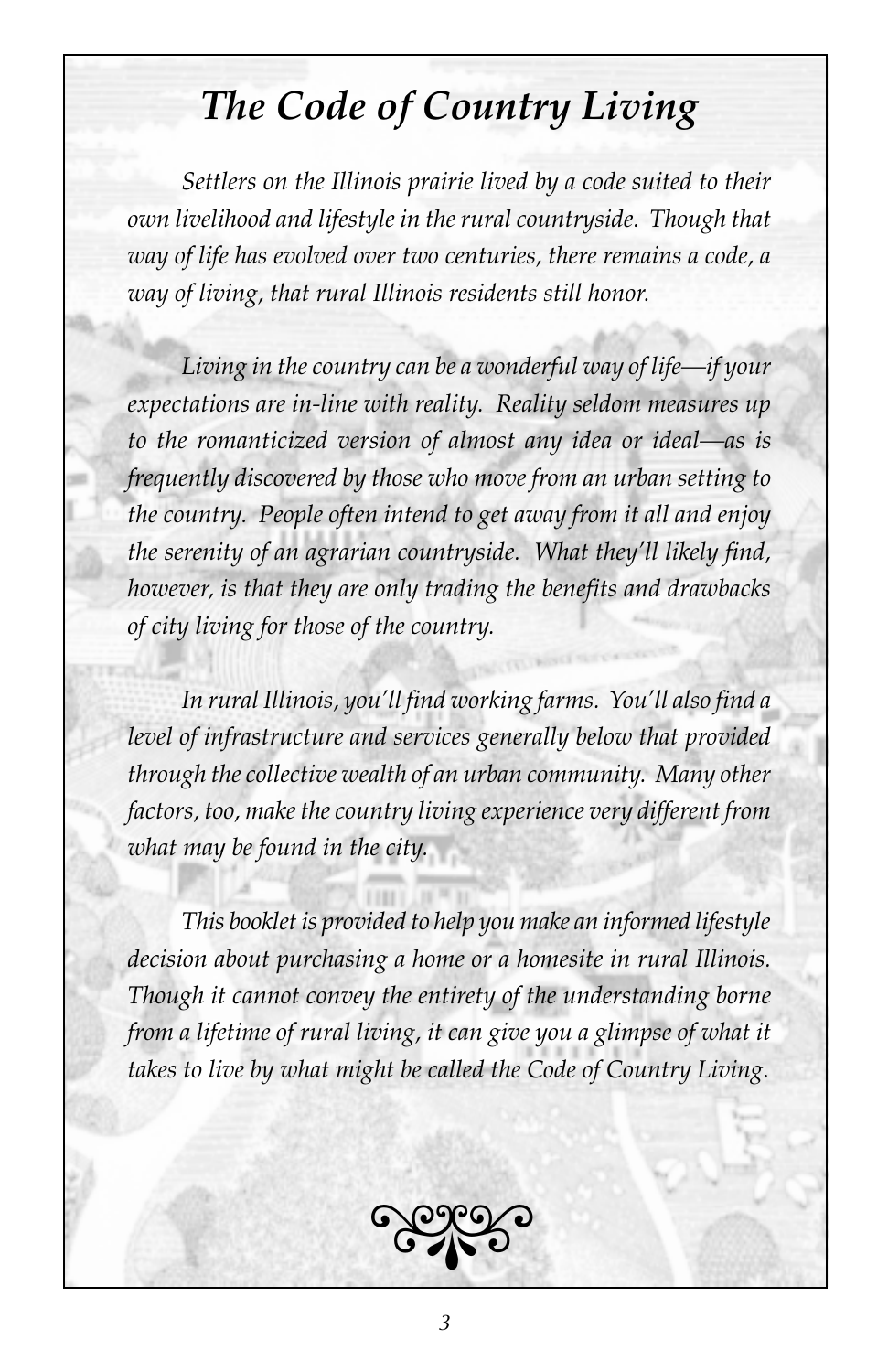

 *Access 1*

You'll enjoy the lower traffic volumes on rural roads. That makes walking more enjoyable and allows you to observe the growing crops and the beautiful sunrises. The major purpose of the road—to provide a way

to get to and from your rural property—will vary with road types. Changing conditions and generally lower design level roads mean that you, your guests and emergency service vehicles will not necessarily have easy access at all times.

### *Rural Roads*

Don't expect rural roads to be maintained at the same level as city streets. Counties, townships and road districts have primary responsibility for road maintenance in rural areas. Some roads may be privately owned requiring private maintenance funding. Seldom do rural roads include the amenities found in urban settings such as: wide lanes, curb and gutter, striping and lighting. And, the funds to maintain those roads will come primarily from the property taxes you and your neighbors pay.

Narrow roads and bridge weight limits often restrict travel. Large construction vehicles cannot navigate in some areas. If you plan to build, it's best to check out construction access well in advance.

Gravel roads generate dust and dings. Some road jurisdictions treat gravel roads to suppress the dust when traffic levels reach specific volumes, but dust is still a fact of life for many rural residents. Loose gravel on these roads regularly chips vehicle paint, at times may crack windshields and can pose dangerous travel conditions. If your homesite is located along a gravel road, know that dust will invade your home and your vehicles.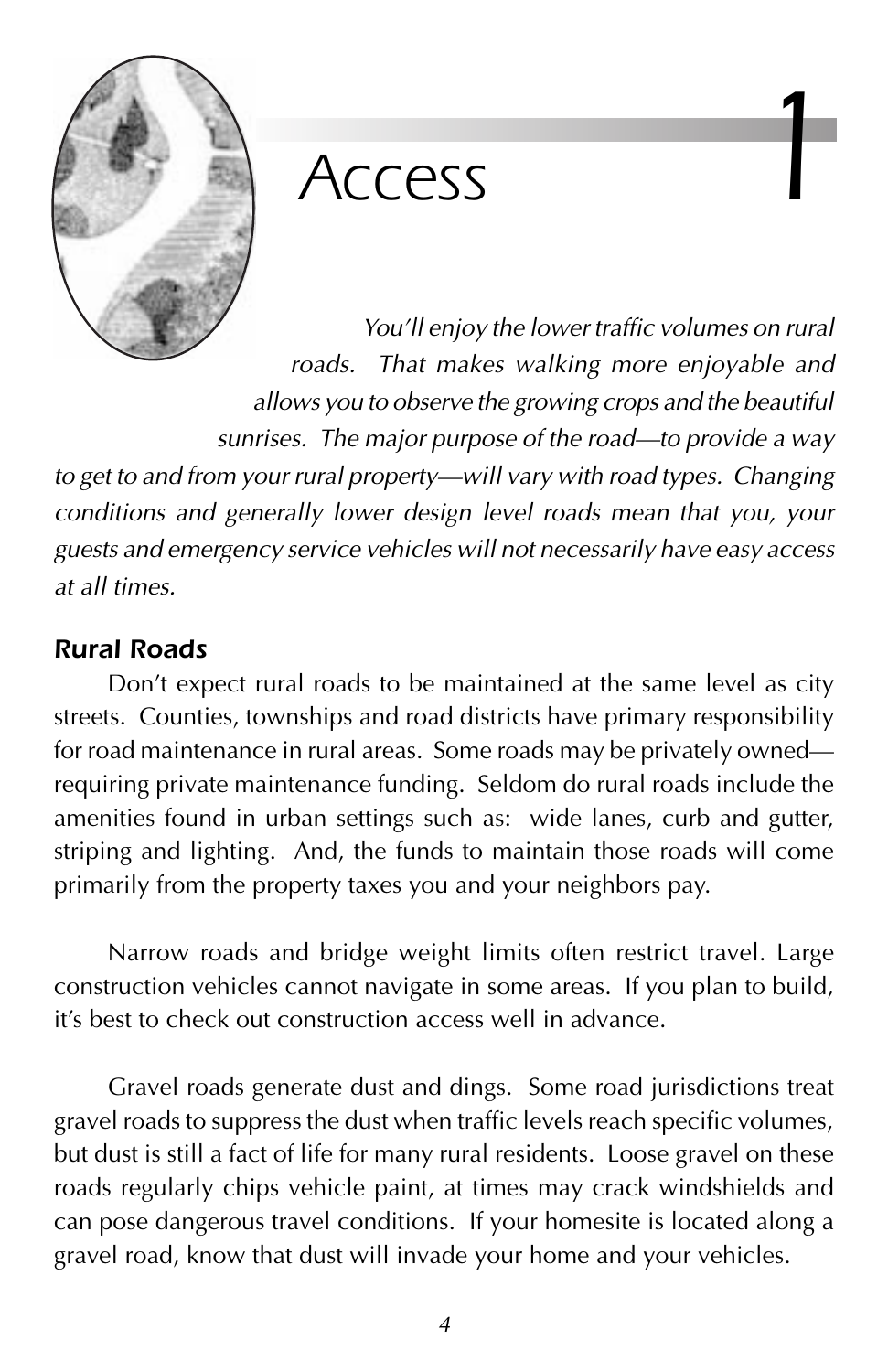Whatever the design of your road, don't expect that it will be improved in the foreseeable future. Check carefully with officials of the road jurisdiction to verify any claim that a road will be paved, bridges replaced, or other improvements made in the near term.

### *Weather Impacts*

Illinois' fluctuating weather conditions can destroy roads. Midwestern spring freeze/thaw cycles leave low-grade roads subject to heavy damage and can even temporarily close some roads. Vehicle weights are often severely limited during the spring thaw period. In the summer, the hot sun can soften oil and chip road surfaces leaving them subject to damage by traffic and causing oil splatters on vehicles.

In extreme winter weather, rural roads can become impassable. The Illinois prairie is subject to drifting snow that closes roads, causes delays and creates serious travel hazards. Depending on the degree of drifting, it could be days before roads are cleared. Freezing rain, too, can create extremely dangerous travel conditions. Few rural road jurisdictions can afford the widespread use of salt to fight icy conditions.

Roadway flooding is not uncommon. Illinois' abundance of rivers, creeks and waterways makes its rural areas prone to roadway flooding. Heavy rains in flatland areas can easily cover roads with water, **GRAVE** blocking or even destroying them.

### *Private Drives*

Access to or from public roads is regulated by the state, county or road district jurisdiction responsible for the road. If planning to build, be sure to check in advance with the proper officials about authorization and placement of private drives and culverts.

### *Emergency Service Access*

Response times of emergency service providers (sheriff, fire fighters,

**ROA**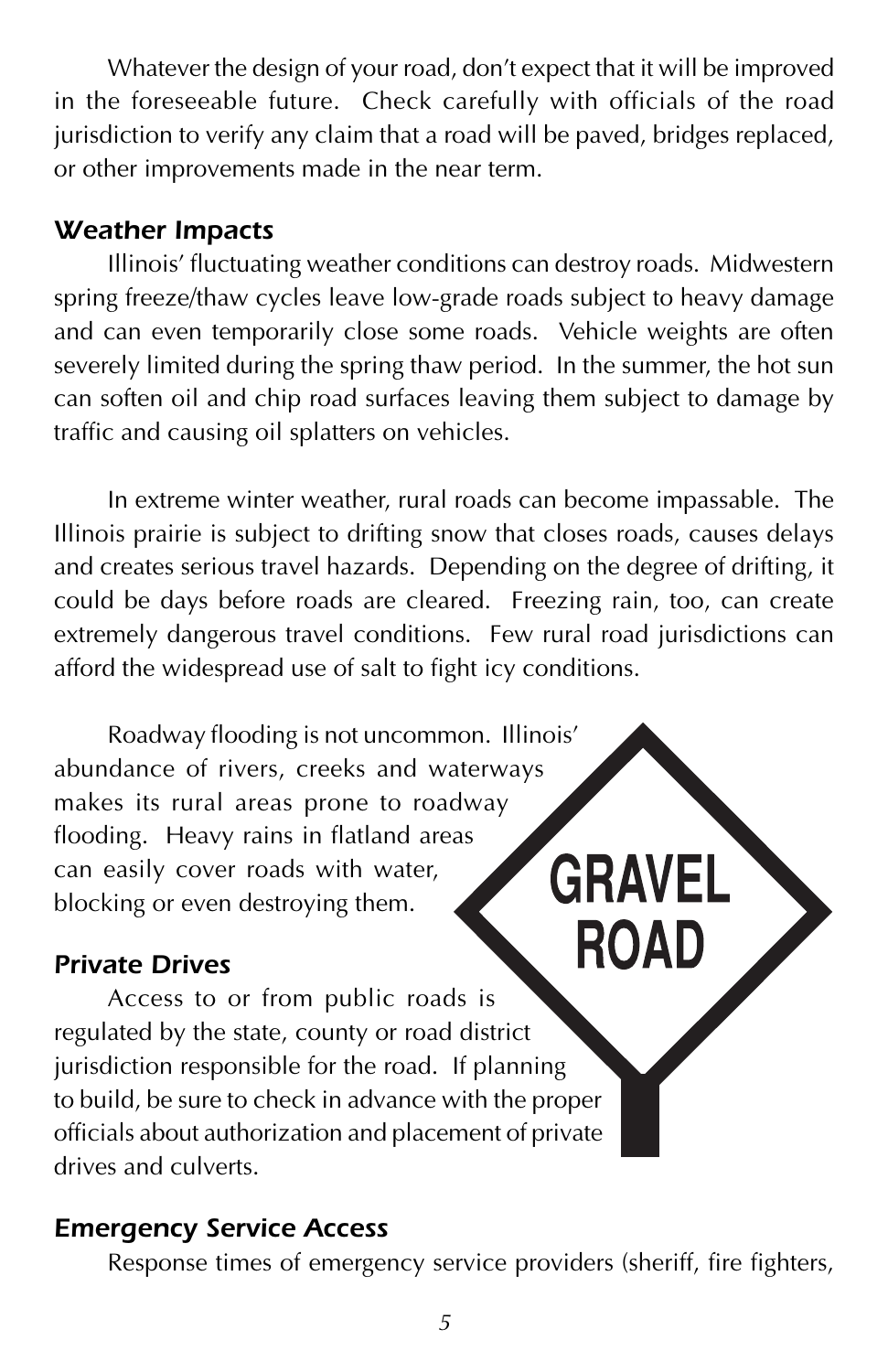medical care, etc.) will likely be longer than in the city. Distances traveled and the volunteer nature of most rural services can add to that response time. Under some extreme conditions, you may find that emergency response is slow and expensive. A 9-1-1 emergency call-in service may not be available in all areas.

A few rural areas are not covered by fire protection or ambulance services. Besides the obvious problems that could create, your property insurance premiums might also be higher because of it.

### *Easements*

The legal aspects of access can cause problems, especially if you gain access across property belonging to others. Get legal advice prior to purchasing and understand the easements that may be necessary when these questions arise.

### *Pickups & Deliveries*

Building a residence in a rural area may be more expensive and time consuming due to delivery fees and the time required for contractors and construction workers to reach your building site.

School buses generally can reach most rural homes, though long private lanes or rural subdivision settings may force school children to walk to the pickup site. And those trips to school can be long. Consolidation of school districts in rural areas means your children's school could be half a county from your home. Learn which school district serves your area.

Mail delivery is generally available in all rural areas though timing may suffer in some locations.

Direct, daily newspaper delivery is not always available in rural areas. US Postal delivery of newspapers is an option but generally causes a oneday delay. Check with the newspaper of your choice before assuming you can get same-day delivery.

Standard parcel and overnight package delivery in the country may vary from city standards. Check with the carrier to find what service level can be expected.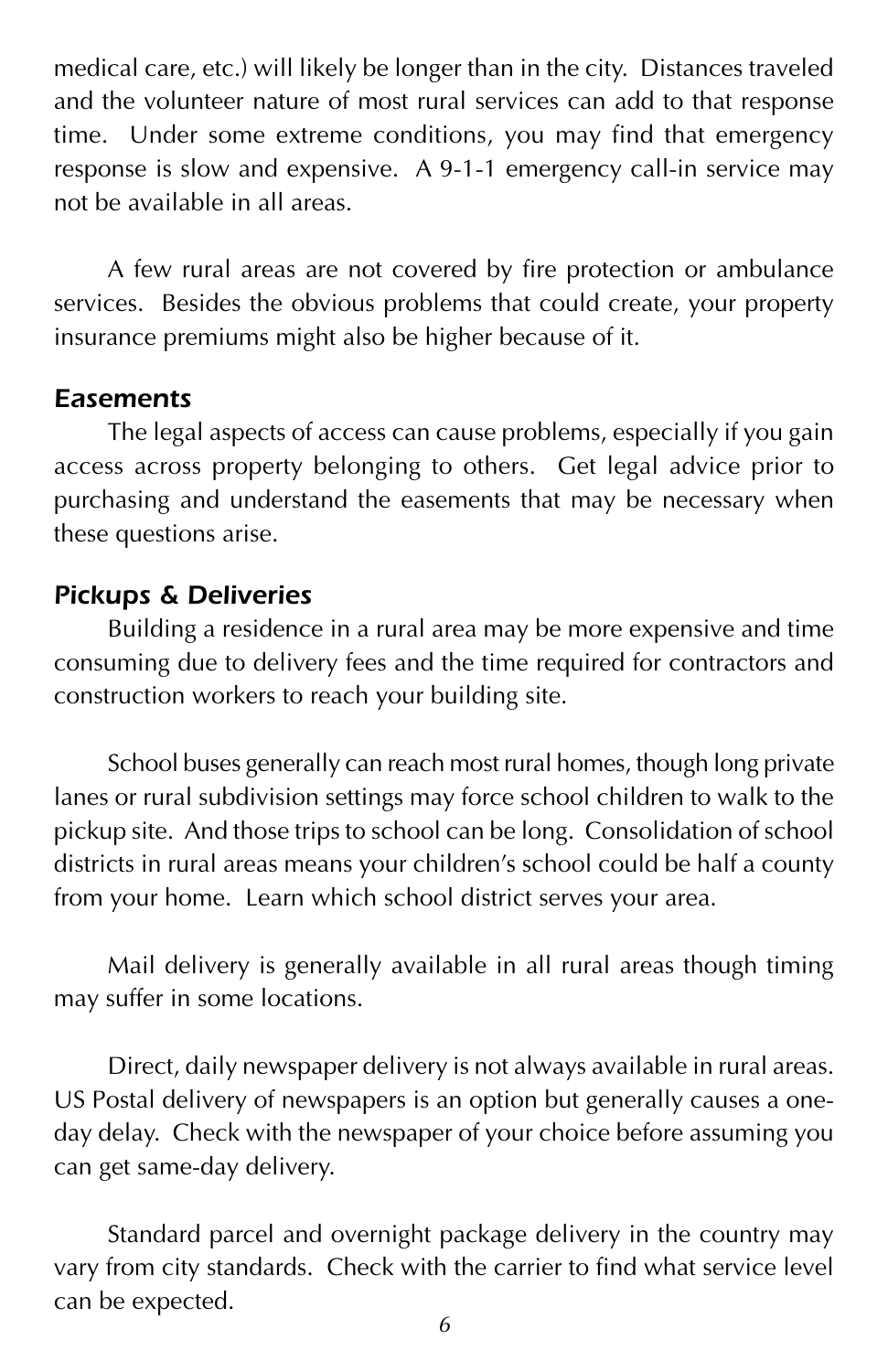

# *Utilities 2*

The fresh air and sunshine in the country is plentiful and free. And, when utilities are functioning properly, they help to make life in the country as comfortable and modern as anywhere else. But, water, sewer, electric, telephone and other utilities may be unavailable or operate at lower than urban standards – and they can often cost you more

# *Locating Utilities*

In order to get electric power or other utilities to your home site, it may be necessary to cross property owned by others. It is important to make sure that the proper easements are in place or can be secured to allow lines to be built to your own property.

Electrical power lines, telephone lines and pipelines may cross over, under, or nearby your property. Be aware of easements to the property and those nearby and what they allow the utility providers to do in the way of access, maintenance and expansion.

At least 48 hours prior to doing any digging, call JULIE (Joint Utilities Locating Information for Excavators) in order to locate underground utility lines. You can reach JULIE 24 hours a day, seven days a week at 800-892-0123.

### *Water Supply*

You will have to locate a supply of potable water adequate to serve your needs. The most common method is through the use of a water well. Permits for wells may be required by the county health department or a local water authority serving your area. The cost for drilling and pumping can be considerable. Be sure to use a licensed well driller.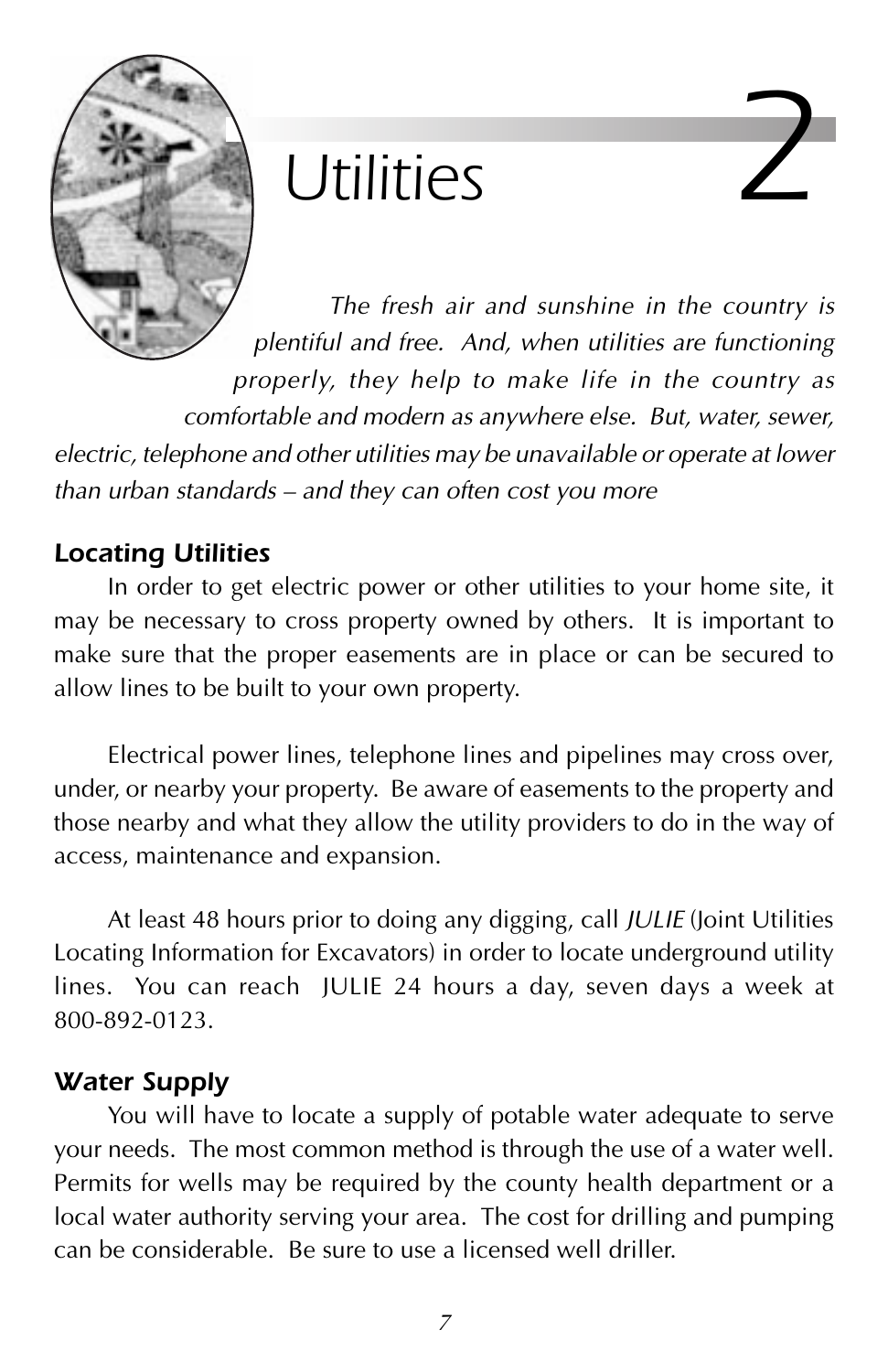The quality and quantity of well water can vary significantly from location to location and from season to season. Mineral, bacterial and other quality issues should be measured and then determine whether practical solutions exist for all of the problems you might discover.

> In some areas of the state water wells are wholly impractical or unreliable. Because of your absolute reliance on a good supply of water, it is strongly advised that you research this issue carefully before purchasing!

Most often well water will require some form of treatment. Having a water softening system is almost always advisable. In extreme cases, some form of chemical treatment may be required to deal with high levels of bacteria.

Some areas of the state are served by water districts. These districts supply potable water through a rural network of supply lines. In these areas, certain additional taxes and/or fees may be required. Expect to pay a tapping fee. You may also find that your monthly cost of service can be more expensive when compared to urban systems.

As a last resort, your potable water may need to be trucked to your property and stored in a tank or cistern. Depending on the supplier and their distance from your property, buying and trucking water could prove to be the most expensive and least reliable method in the long run.

### *Sewer & Septic*

Sewer service is rarely available. If it is, it may be relatively expensive to connect to the system and routine fees could be relatively high compared to city rates.

If sewer service is not available, you will need to use an approved septic system or other waste treatment process. These can add substantial cost to establishing your homesite. The type of soil you have available for a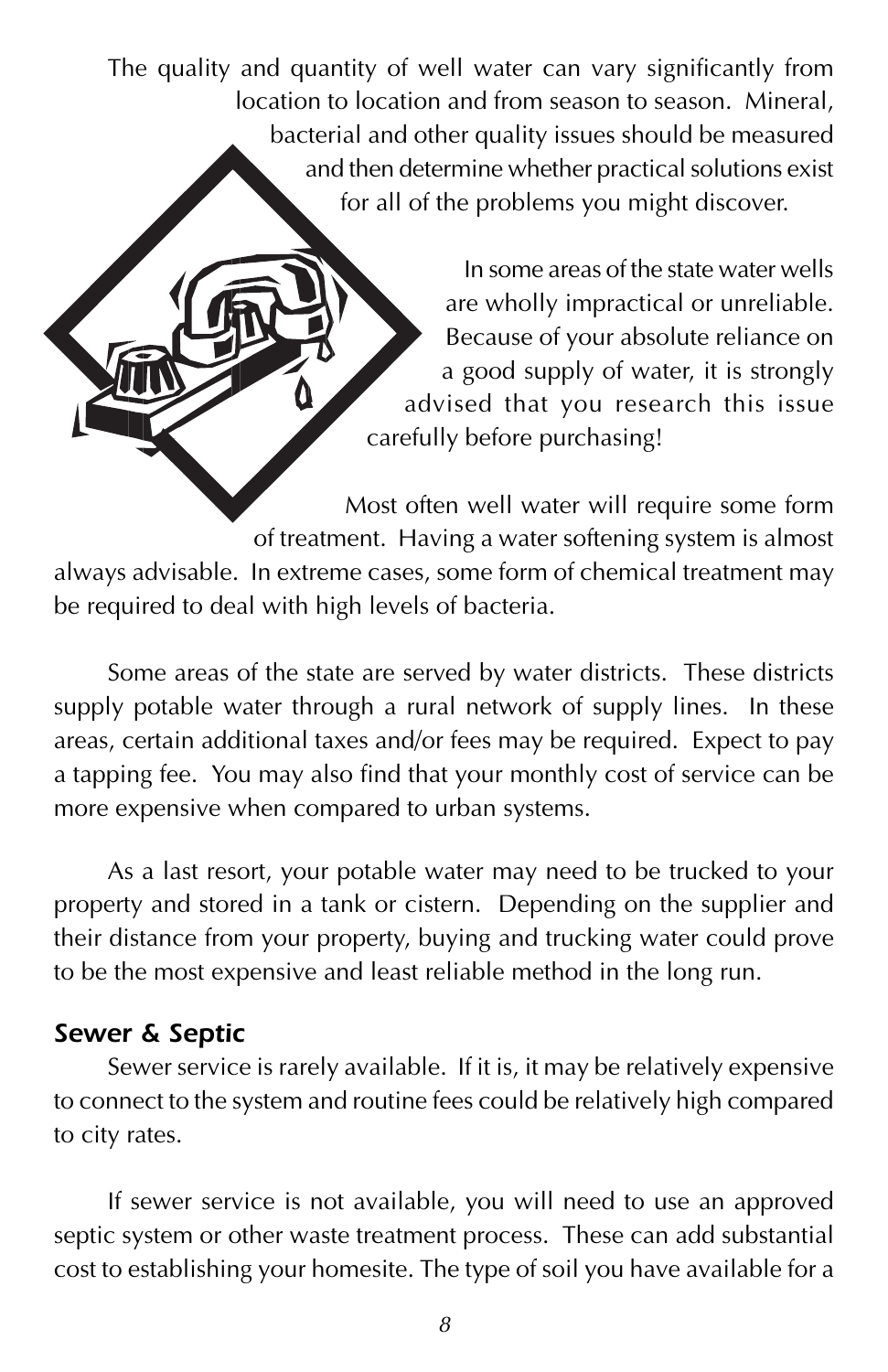leach field will be very important in determining the cost and function of your system. Ask for planning assistance from the County Health Department if one exists and have existing systems checked—or a new system installed by a reliable installer.

Septic system requirements vary. Some counties may have significant regulations stipulating the type and size of the septic or treatment system you must have. Conditions could dictate that a sand filter system be installed – an expensive addition to the cost of the home. In some cluster housing settings or on certain soil types, septic systems may not be allowed at all.

Locating the septic system requires careful planning. Sufficient area will be needed for locating the septic tank and drain field a suitable distance from the residence. Floodplains, wetlands, trees and manmade structures may limit where the septic system can be placed. Also, access will be needed to the septic tank for future clean out operations. Location of the septic system in relation to wells is also an important consideration.

### *Telephone*

Telephone communications can pose certain problems. Small, local area phone service suppliers may not provide the most modern telecommunications equipment limiting your options. It could be difficult to obtain a second line for phone, FAX or computer modem uses. Even cellular phones will not work well in all rural areas because of the often greater distances to cell phone towers.

Links to Internet provider services via phone line may require a long-distance phone connection. Often older rural telecommunications systems restrict computer modems to operating at less than top speeds. Not all rural communities have a local Internet access provider, though many school systems and libraries do offer some connection options.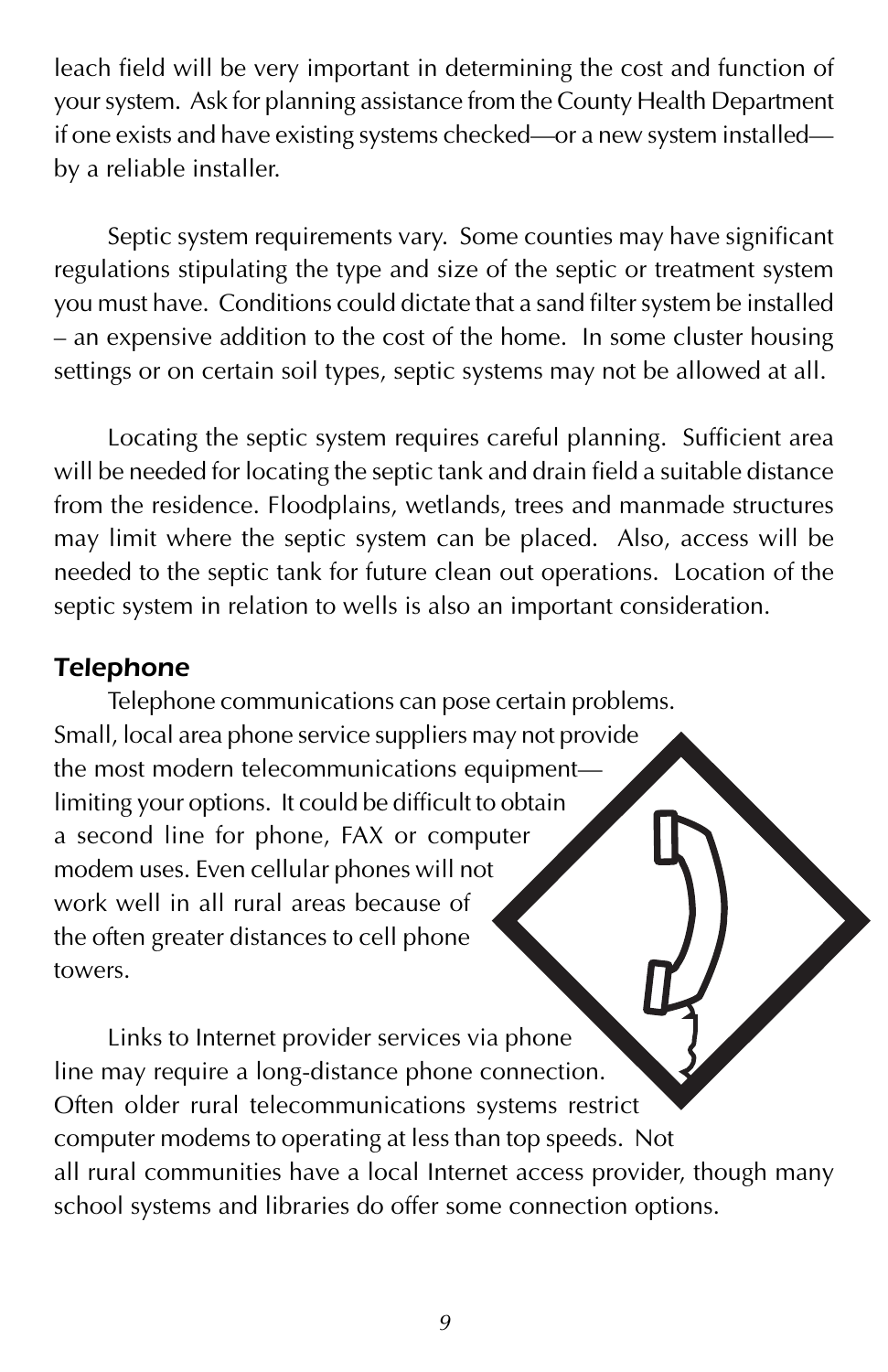### *Electricity*

Electric service is generally available to all rural areas. However, a power company asked to serve some remote areas may demand a share of the infrastructure cost be borne by the user. It is important to determine the proximity of an electrical power supply. It can be very expensive to extend power lines to remote areas.

> Electric power may not be available in a three–phase service configuration. If you have special power requirements, it is important to know what level of service can be provided and at what cost.

In addition to a monthly charge for energy consumed, the cost of electric service usually includes a fee to hook into the system. Some utilities charge further for the cost of establishing

service lines and poles on your property. Check to see what supplier provides power to the area then consider all costs before making a decision to purchase property in the country.

Power outages can occur with more frequency in rural areas than in urban settings. A loss of electric power can interrupt your well, furnace, and other appliances dependant on electrical power. If you live in the country, it is important to be prepared to survive for several days or longer in severe cold without electrical power. Depending on the duration of the outage, you might also lose food in freezers or refrigerators. Such outages or current spikes can cause problems with computers and other home electronics.

#### *Gas*

Natural gas may not be available. You could, instead, rely on electric power which is often more expensive (for heat-producing appliances.) The common alternative is having Liquid Propane Gas or heating oil delivered by truck and stored in a tank on your property. The cost of such fuel is often higher on a BTU basis than is natural gas. If relying on gas deliveries,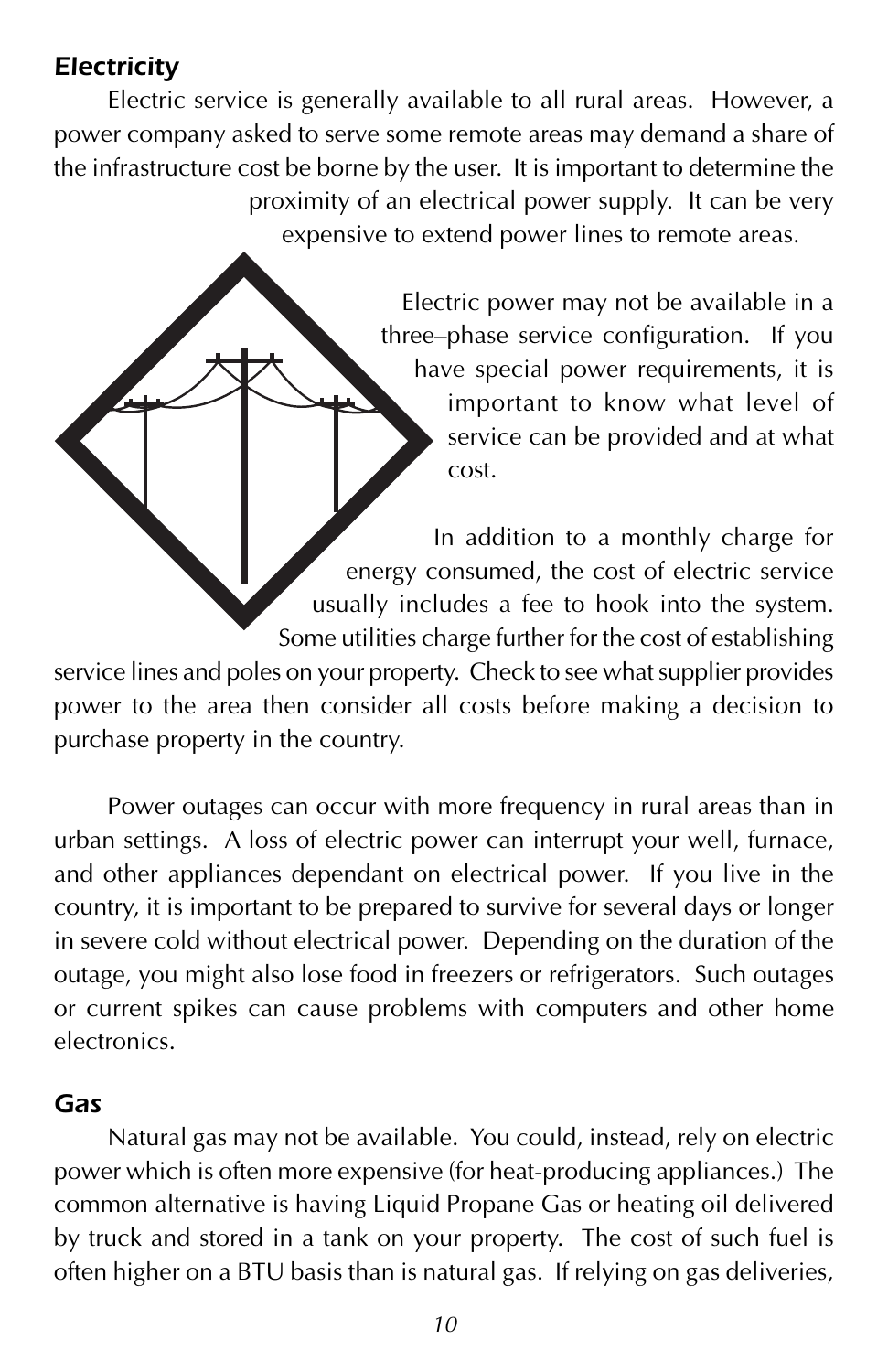you must be certain that your supply is adequate to get you through winter's periodic snow storms when access for replenishing supplies may be limited.

Gas appliances may need to be converted. If you choose to use Liquid Propane Gas as your energy source, all appliances set up to operate on natural gas will need to be converted to operate on the Liquid Propane Gas.

### *Trash & Recycling*

Routine trash removal may not be available in all rural areas. Where it is, it most often requires a separate fee. Trash pickup is seldom provided as a government service in rural areas and is not covered by the taxes you pay. It is illegal to create your own trash dump, even on your own land. Burning of trash may be prohibited and risks fire damage to mature crops and nearby buildings. In some cases, your only option may be to haul your trash to the landfill yourself.

Recycling may be difficult in rural areas. Recycling pick-up is not likely available and rural areas generally have few recycling centers.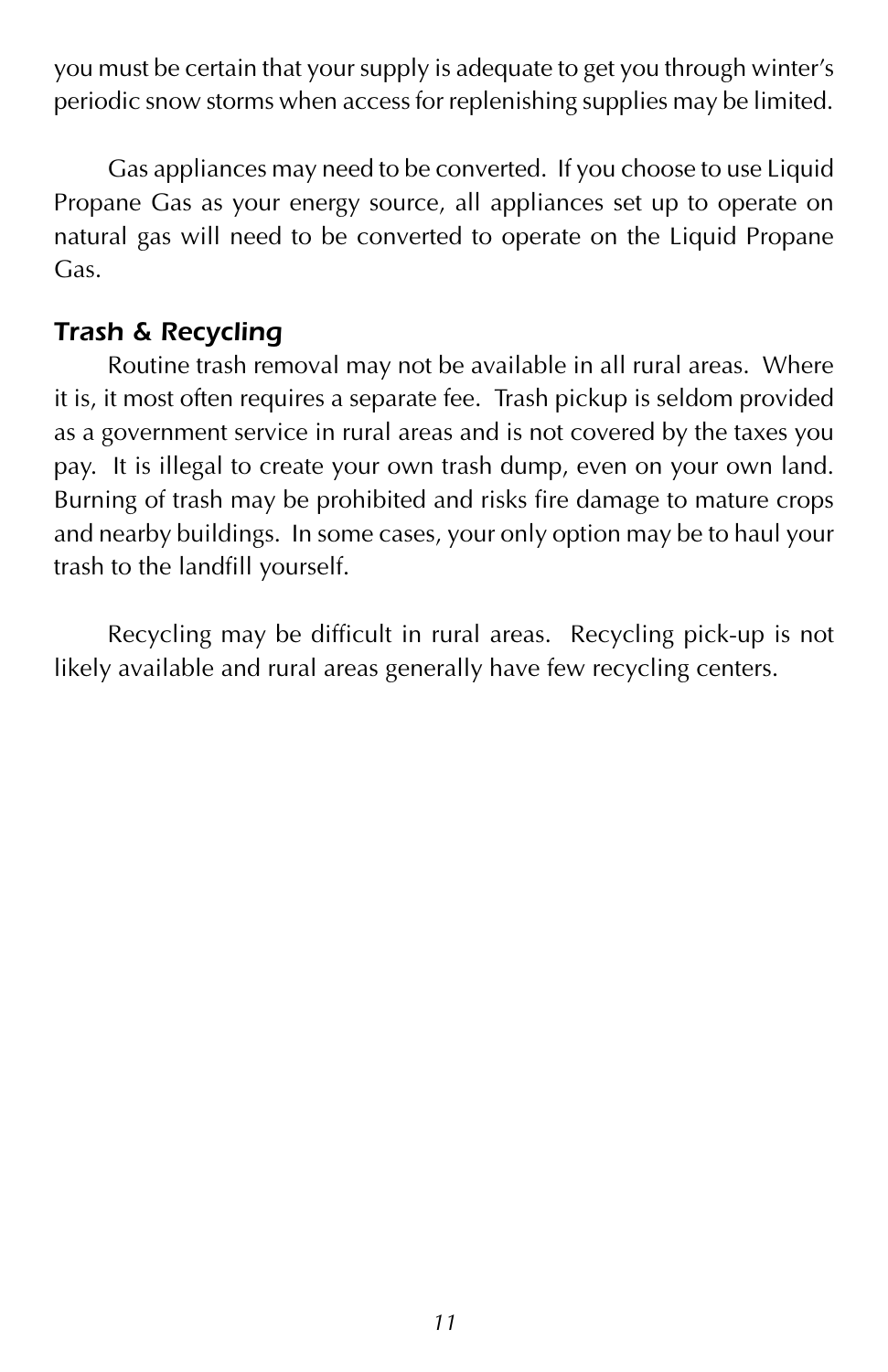

# *Property 3*

Property ownership is a treasured right in rural areas. The wide open expanses there generally allow you to own a larger tract than you might otherwise be able to in urban areas. And the open space can give you a sense of freedom not available in a crowded city

setting. However your rural property can be impacted by a myriad of issues—some commonly shared in urban areas, and some quite different.

# *Zoning*

Building a home may not be possible on all sites. The area may not be suitable for building or may not be zoned residential. Where there is zoning you must check with the county or township zoning, planning and/ or building department(s) to know whether a parcel of land may be developed. A building permit may be required. In those counties that are zoned, that requirement is likely for all structures and improvements. Check with the county or township zoning, planning and/or building department(s) for additional information.

Zoning can be a mixed bag. Only about half the counties in Illinois are zoned. In some unzoned counties, townships have established zoning. While zoning imposes limitations, it also provides some safeguards against undesirable use of neighboring property. In those counties or townships which are not zoned, there may be virtually no local restriction on what your adjoining neighbors may do on their property—regardless of its impact on you and the value of your property.

The view from your property may change. Nearby properties will probably not remain as they are indefinitely. Check with the county or township zoning, planning and/or building department(s) to find out how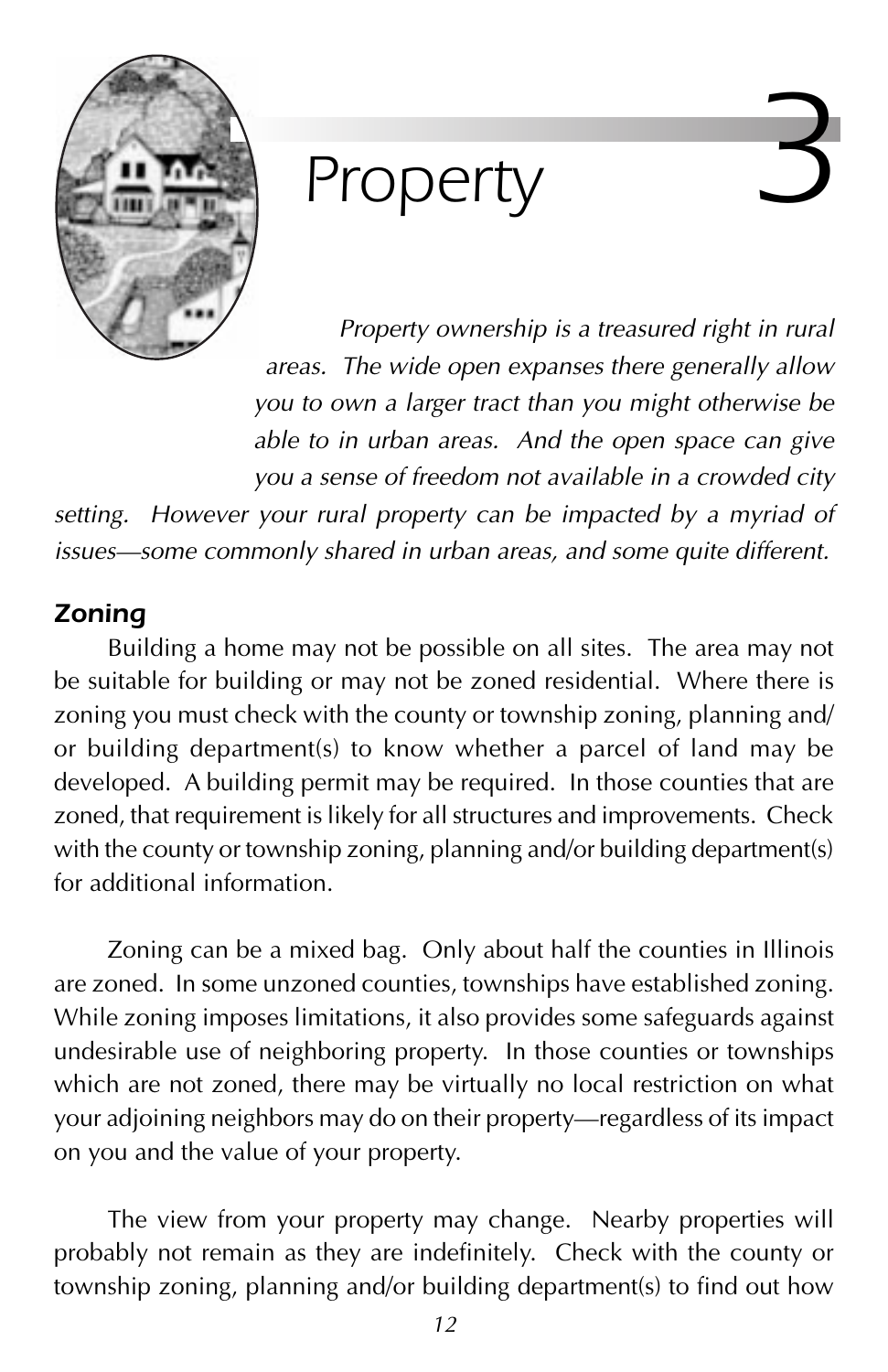the properties are zoned and to see what future developments may be planned.

City zoning may apply in rural areas. In un-zoned counties, a municipality that is zoned may generally impose its zoning regulations for up to one and one half miles outside its corporate limits.

#### *Easements*

Easements should be considered. These could limit how you can use your property and may require you to allow construction rights-of-way across your land. Roads, railroads, habitat protection, view sheds, power lines, gas lines, water lines, and sewer lines are a few of the things for which easements can be established.

Be aware of easements on nearby parcels, too. Learn what the easement allows the easement owner to do in the way of access, maintenance and expansion and check for limits the easement may imposed on the use of your own property. Not all contracts are in writing. There may be verbal commitments to easements that are not of record.

### *Mineral Rights*

The mineral rights under your property may be owned by someone else. Owners of mineral rights generally have the ability to change the surface characteristics in order to extract their minerals. It is very important to know what minerals may be located under the land and who owns them. Much of the rural land in Illinois can be used for coal or aggregate mining or for oil drilling—however, a special review by the county board is usually required.

# *Property Lines & Fences*

Respect private property rights. Many people are unaware of property boundaries when first arriving in the area. It is your responsibility to know who's land you are on – whether or not it is fenced.

You may be provided with a plat of your property, but unless the land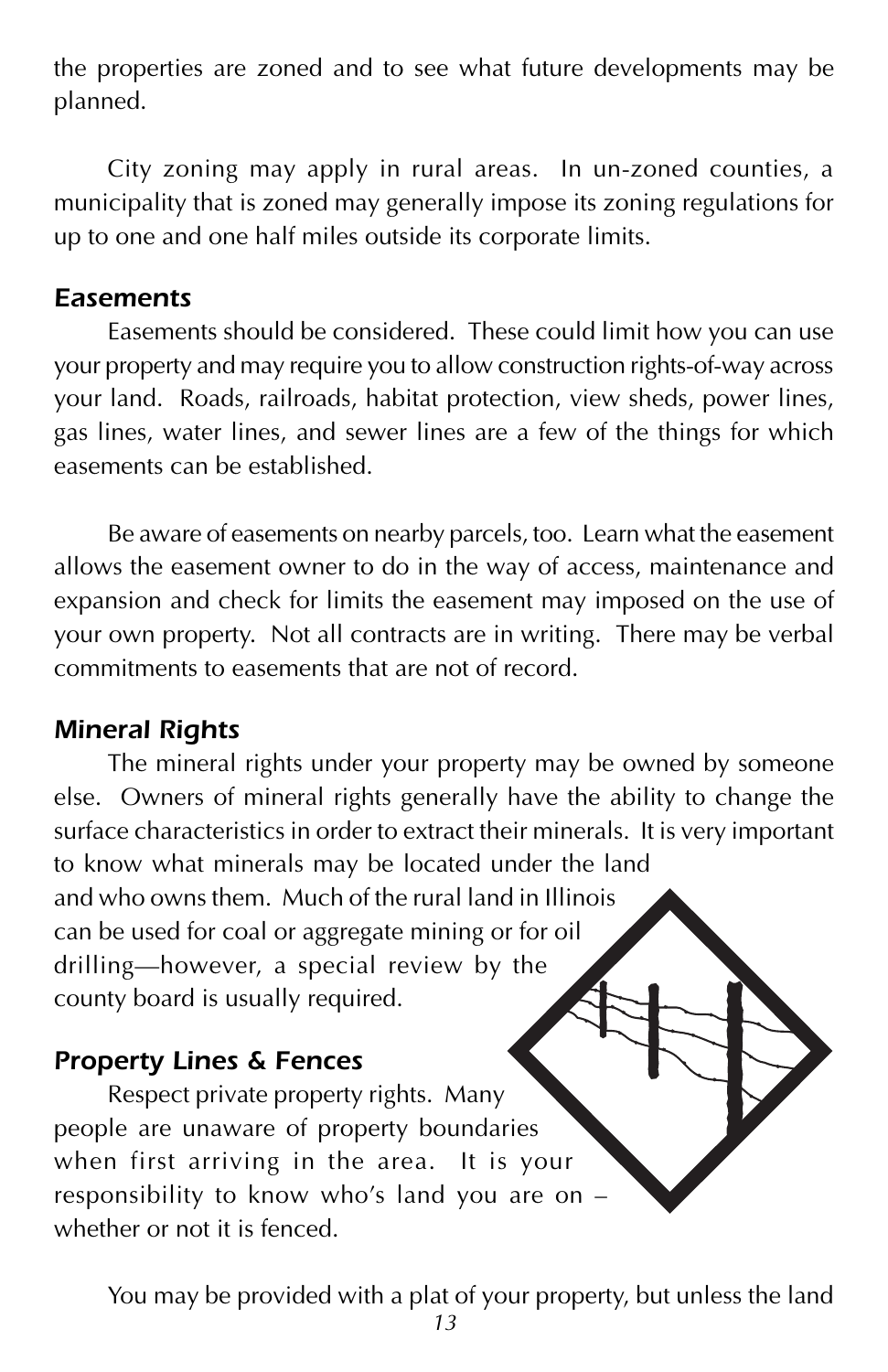has been surveyed and pins placed by a licensed surveyor, you should not assume that the plat is accurately reflected by your current boundary markings.

What appear to be boundary fences are not necessarily accurately placed. Some merely approximate those boundaries. A survey of the land is the only way to confirm the location of your property lines. The Illinois law of "Adverse Possession" could actually cause you to loose some land to an adjacent owner over a period of years if property boundaries are not properly determined and defended.

What you think of as your neighbor's fence may cost you money. Illinois' fence law requires that adjoining landowners share in a "just proportion" of the cost of constructing and maintaining a property line fence. That applies despite the fact that you may have no use for nor desire for the fence.

#### *Local Covenants*

Many rural subdivisions have covenants that limit the use of the property. It is important to obtain a copy of the covenants (or confirm there are none) and make sure you can live with those rules. Not having a covenant doesn't eliminate all problems, it simply means you'll lack a powerful tool that could be used to settle disputes between neighbors.

Homeowners' Associations (HOAs) in some rural subdivisions are required to take care of common elements, private roads, open space, etc. A dysfunctional homeowners' association or poor covenants can cause problems for you and even involve you in expensive litigation. Dues are almost always a requirement for those residing in areas served by an HOA. The by-laws of the HOA should tell you how the organization operates and how the dues are set.

#### *Floodplains & Drainage*

Watch for areas designated as "floodplains." Local, state and federal regulations may prohibit or limit the types of structures built in floodplains. If allowed at all, certain—often expensive—modifications to the design may be required. Also, your mortgage lender could require you to purchase government flood insurance.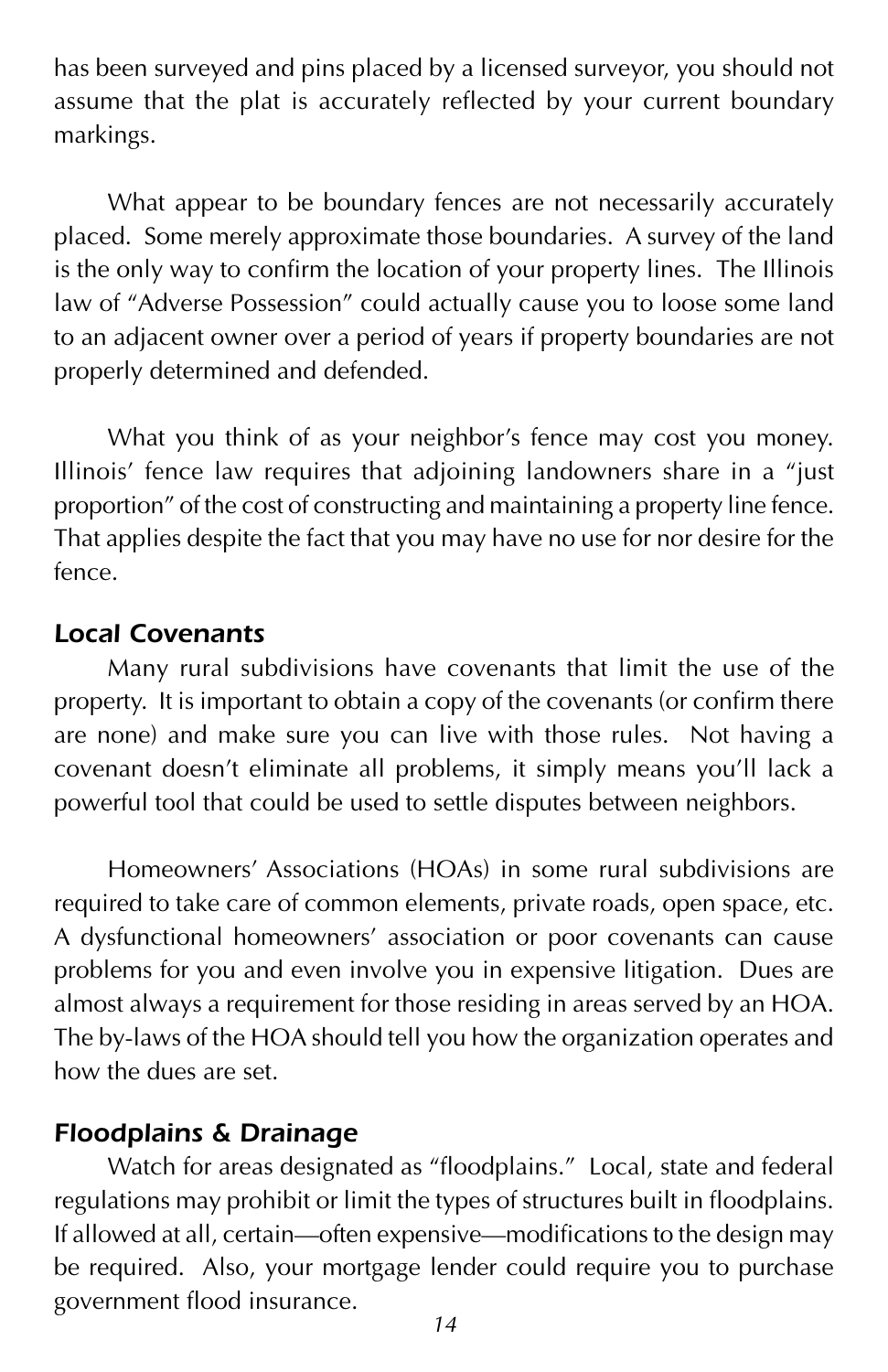Your drainage practices must conform with the Illinois Drainage Code. Generally, landowners must accept the natural flow of water onto their property and discharge it from their property at its natural point and rate of flow. Contact your county Soil and Water Conservation District for information.

Maintenance of others' drainage structures could impact you. If there is a drainage ditch or underground drainage tile crossing your property there is a good possibility that the owners have the right to come onto your property to maintain it. Heavy equipment might be used leaving considerable damage. While Illinois law generally requires compensation, you may have to negotiate settlement for damages. On the other hand, if you disturb the drainage ditch or tile during construction or otherwise you could be held responsible for damages that result to crops and property.

Your property may be situated within a drainage district. If so, your property would be subject to the taxes levied by the district for maintenance of local drainage systems.

### *Fire Protection*

Fire protection is a serious property issue. Though most rural areas of the state are served by a volunteer fire protection unit, some pockets remain without any coverage. Buildings and other structures on property that is not within a fire protection district may be subject to higher insurance rates and be at greater risk in the event of fire than those within a district. As a general rule, property protected by a volunteer fire protection unit is subject to higher insurance rates than that served by a full-time professional force.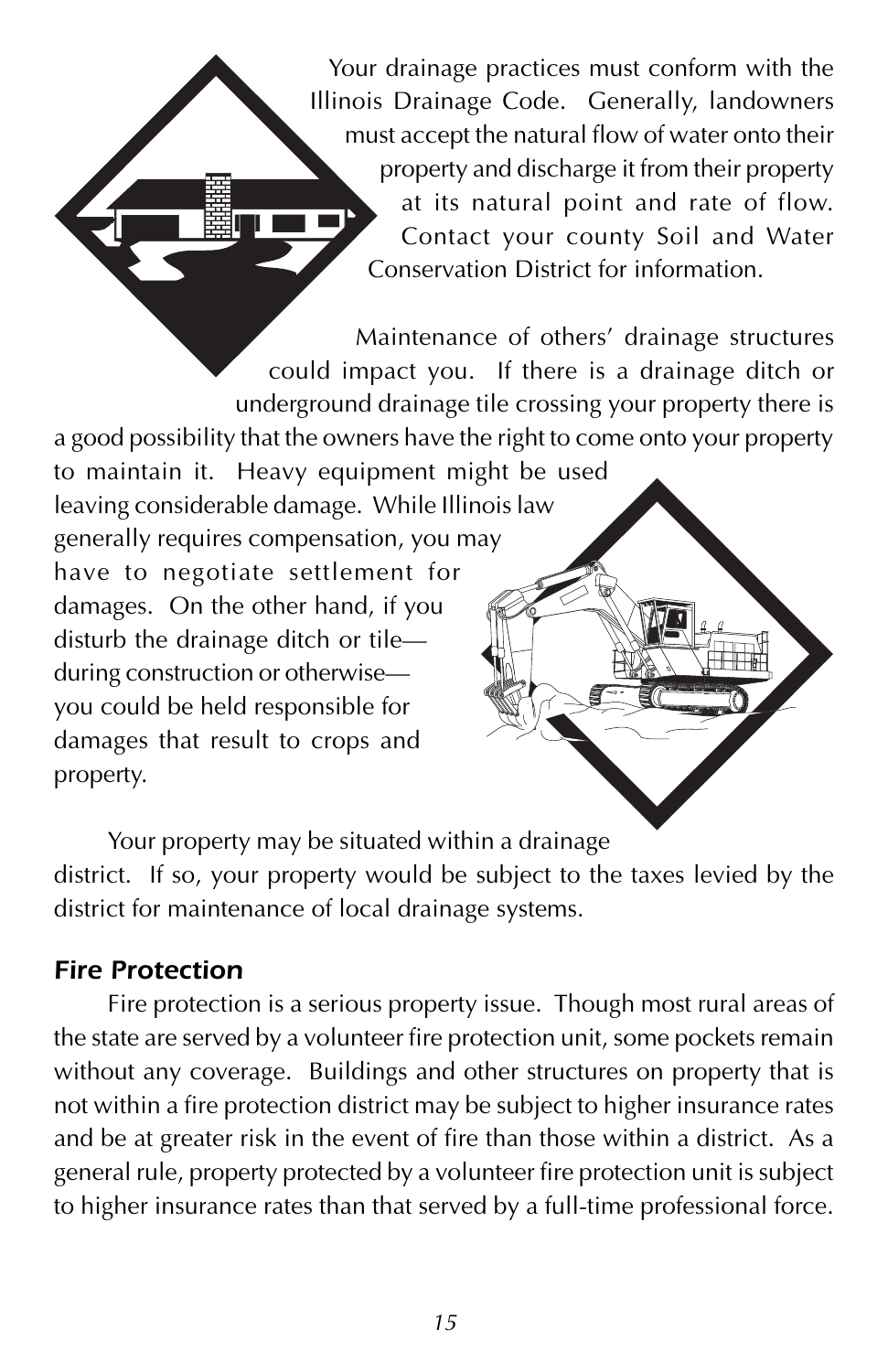<span id="page-15-0"></span>

# **Nature**

The country is prized for giving its residents the ability to witness the flora and fauna of nature firsthand. But, when the elements and earth turn unfriendly, rural residents can experience more problems than their city cousins.

# *Soils*

Illinois soils vary from deep, rich silt loam to shallow, rocky clay. Each requires special building considerations. Some may hinder the construction of basements due to drainage restrictions. Building in many areas requires an engineered foundation. You can learn the soil conditions on your property if you have a soil test performed. Check with a qualified contractor for foundation needs which will influence building design.

# *Storms & Wind*

Tornadoes and other severe storms are not unique to rural areas, but you will find that few rural areas are provided with the advanced warning systems found in many urban communities.

The predominant wind direction in Illinois is from southwest to northeast. Situate and plan your homesite accordingly.

# *Flooding*

The lay of the land can tell you where the water will flow. However, runoff from the flat prairie lands of Illinois is often difficult to predict. "Sheet" drainage over flat land may cause stormwater to spread over wide areas. The lack of significant slope also makes the area slow to drain. Property owners who want to fill in low areas may first be required to obtain proper local, state, and federal permits and provide for wetland mitigation.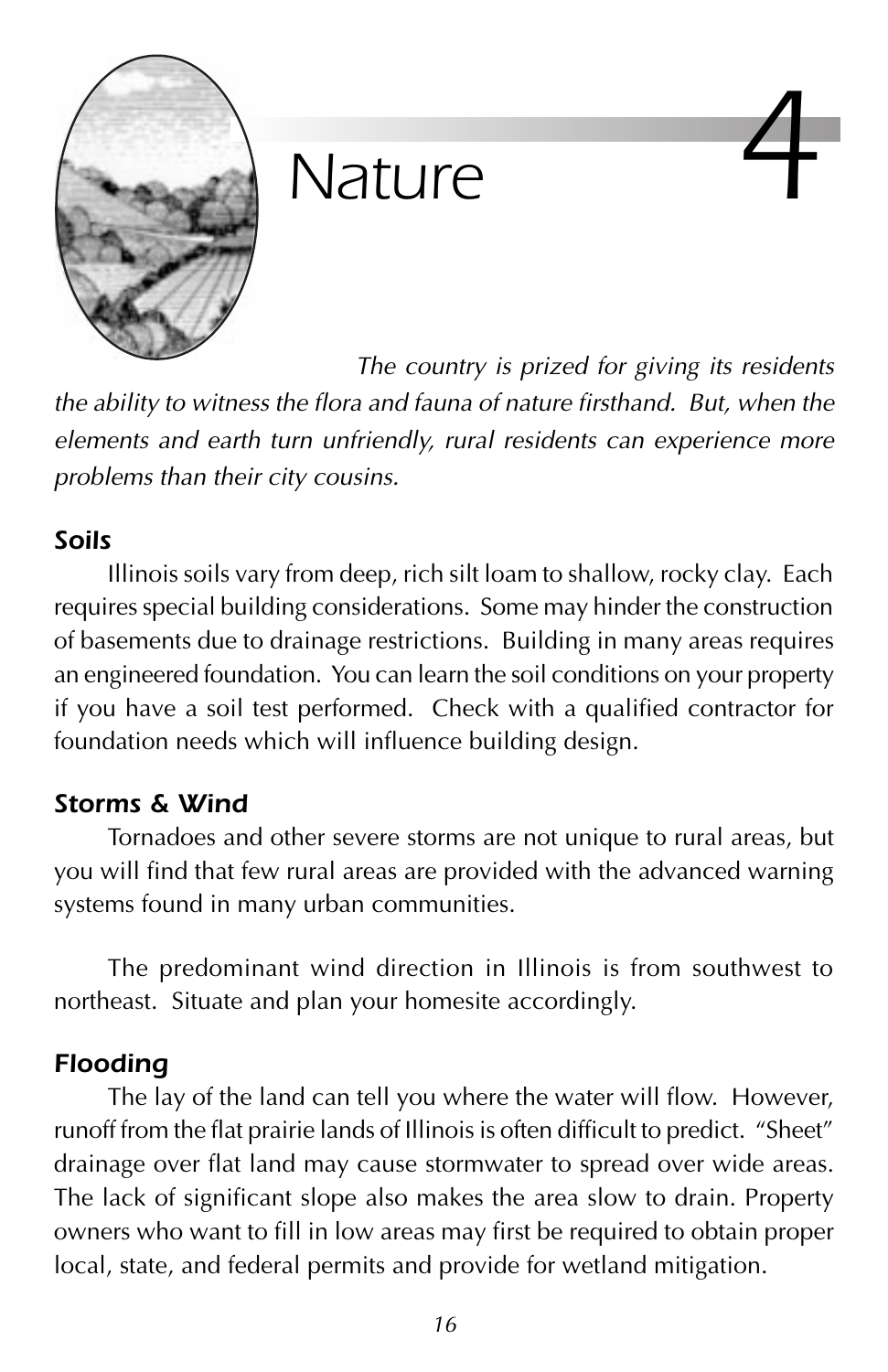Flash flooding can occur during the heavy rains of the spring or summer months, turning a dry low-lying area into a lake. Spring run-off can cause a small creek to become a fast-flowing river. Consider this before planning your building site.

 Residents sometimes use sand bags to protect their homes. Local governments are not generally obligated to provide sand bags, equipment or people to protect private property from flooding.

#### *Animals*

Wild animals can make wonderful neighbors. However, even the most attractive of such animals can cause serious problems. Rural development encroaches on the traditional habitat of coyotes, deer, ticks, raccoon, opossum and other animals that can be dangerous and you need to learn how to deal with them. In general, it is best to enjoy wildlife from a distance.

Wild animals can pose serious threats to pets, livestock, vegetation, and vehicles. Waterfowl can be particularly damaging to vegetation along flyways. Deer are ubiquitous in Illinois. They damage vegetation and often bolt across a road unexpectedly causing traffic accidents. Fox and coyote can be serious threats to livestock and pets. Raccoon have little fear of human surroundings and are insistent visitors to anything that resembles food — no matter how close to your home or well protected. Snakes, opossum, field mice, groundhogs and skunks are some of nature's other inhabitants in rural Illinois.

Dog packs pose a threat to pets, livestock, and potentially to humans. These are often formed by free roaming pets, stray dogs or even coydogs (the offspring of coyotes and domesticated dogs). The packs roam freely through the countryside looking for food. Where dog pack problems can be identified, counties may offer some form of assistance in eradication or monetary compensation for damages.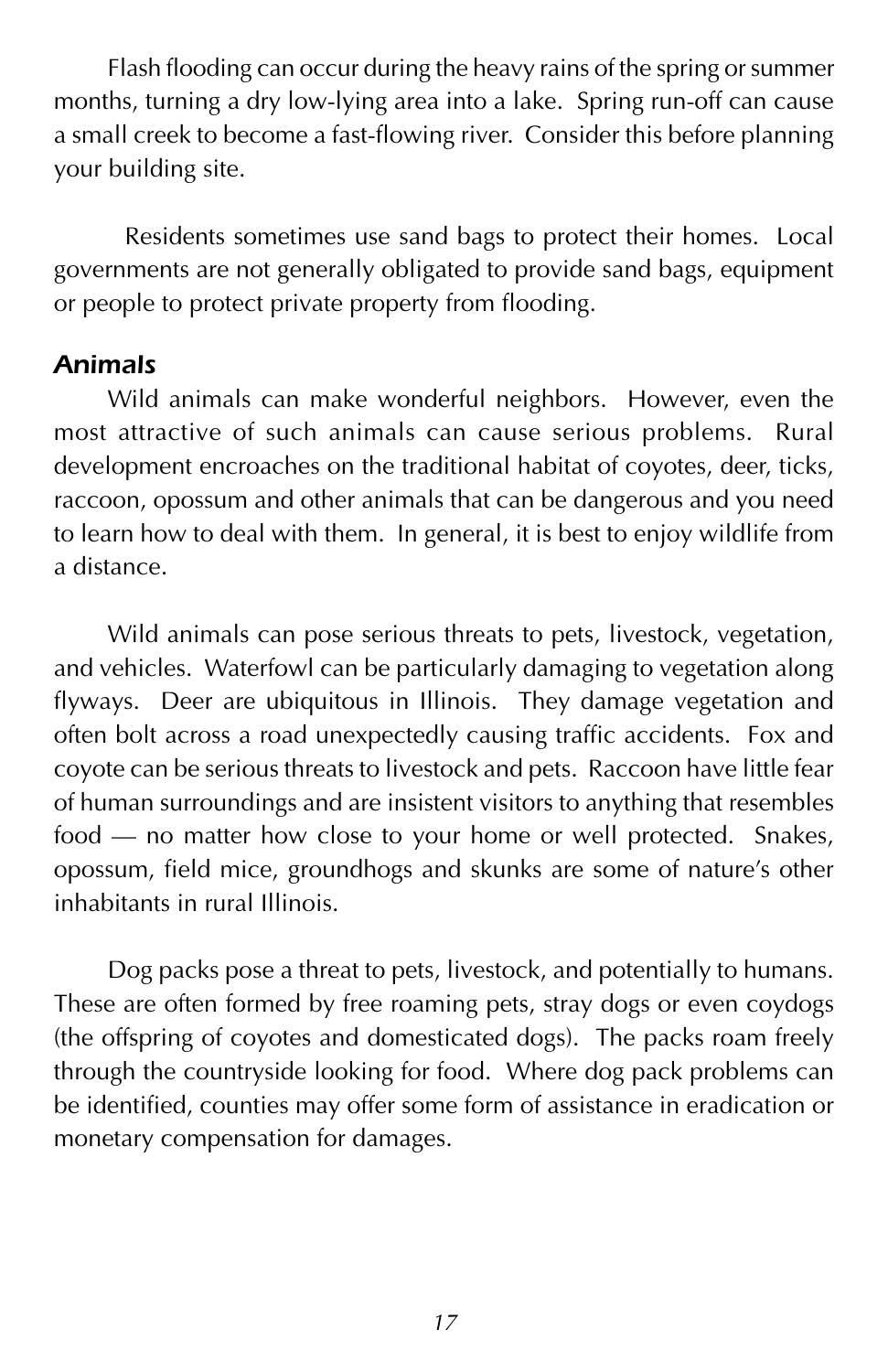<span id="page-17-0"></span>

# $A$ *griculture*

Through hard work and perseverance of the early settlers, the Illinois prairie has become one of the richest food-producing areas on earth. Its rich soils and abundant rainfall are unique to the Midwest making this a vital agricultural region on a global scale. Illinois farmers make their living from the land—making their good stewardship of the land an integral part of their livelihood. Owning rural land means learning how to care for it. It also means your neighbors may be farmers. There are a few things you need to know about Illinois agriculture.

# *This is Farm Country*

Agriculture is an integral part of Illinois. If you choose to live in the country, you choose to live among the farms of our rural countryside. Do not expect government to intervene in the normal day-to-day operations of your agri-business neighbors. In fact, Illinois has "Right to Farm" legislation that helps to protect established farm operations using good management practices from nuisance and liable suits. It helps enable them to responsibly continue producing food and fiber for the nation and the world.

Having a rural residence means you're part of farm country. Here, farmers sometimes work around the clock. Often that work involves the use of large farm implements. Your daytime and night-time peace and quiet can be disturbed by common agricultural practices, especially during the spring and fall field work seasons.

# *Sights, Smells and Sounds*

Tillage, harvesting, haying and other operations can result in dust, especially during windy and dry weather. That dust can easily invade your home and vehicles.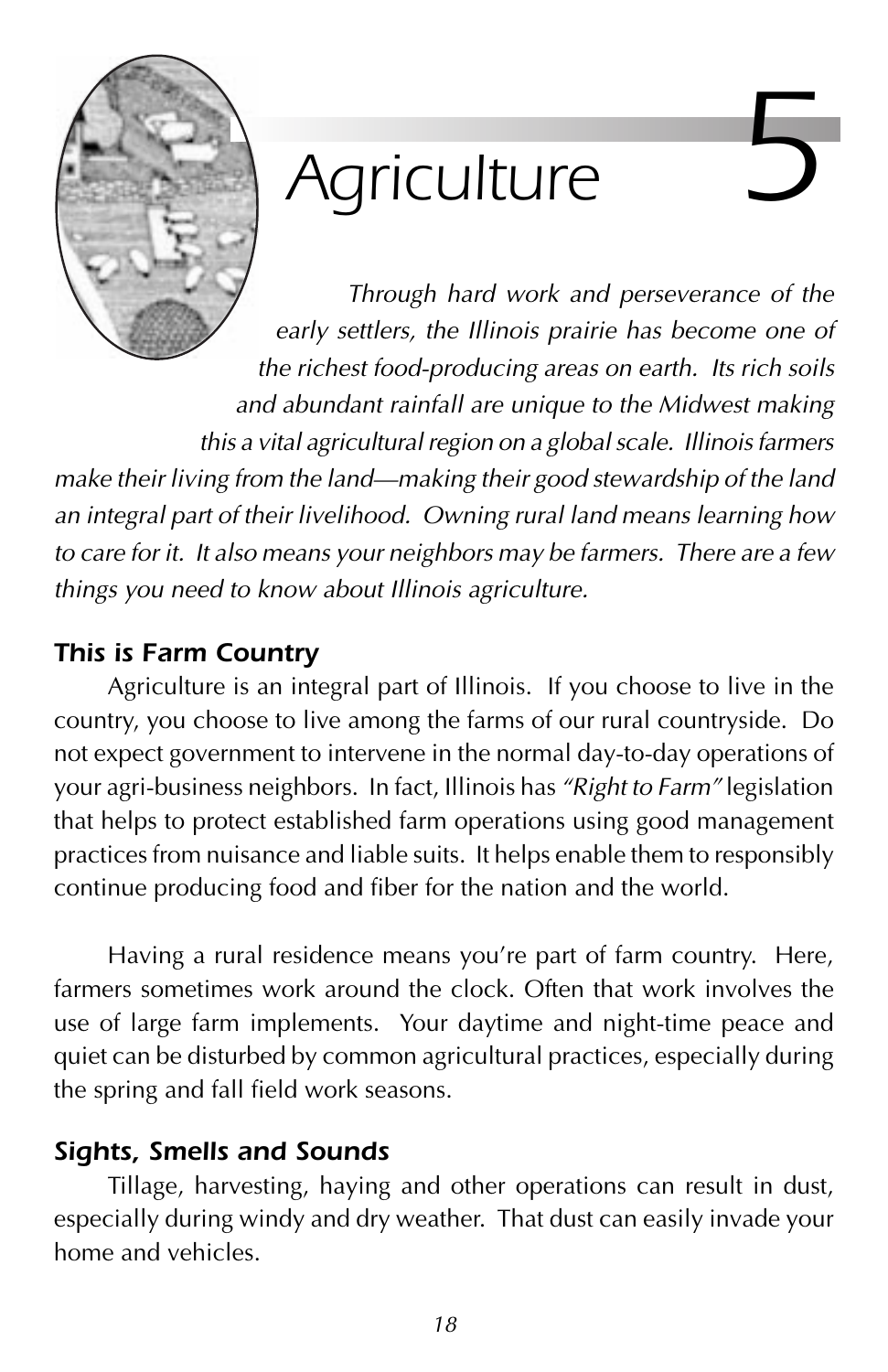Some farmers occasionally burn their ditches and grassy areas to keep them free of weeds or to promote growth of plants native to the Illinois prairie. This burning may create smoke that you could find objectionable.

Crop production and protection products are used in growing Illinois' abundant and healthy crops. These products are applied by licensed applicators who take precautions to properly handle and apply them. Learning more about the safety of these products can be as simple as contacting the University of Illinois Extension Service.

Animals and their manure can cause objectionable odors. Farmers use best management practices to limit that odor and follow government guidelines during field application to minimize odor impacts. Manure serves as a valuable source of organic fertilizer and its use lowers dependency on synthetic nutrients. Still, the uninitiated nose may find it disagreeable. Check carefully before buying a rural homesite to be sure it is located a reasonable distance from livestock operations. Keep in mind prevailing winds.

### *Weed Control*

Before buying land you should know whether it has noxious weeds that you may be required to control. Some plants are even poisonous to livestock, pets or humans. Illinois' "Noxious Weed Law" requires the land owner to control or eradicate certain weeds on their own property.

# *Slow Moving Vehicles*

Farm equipment may slow your travel on rural roads. These large, slow-moving pieces of machinery help to make Illinois one of the leading food producing areas of the world. Farm tractors generally move at top speeds of from 15 to 20 miles per hour so you can over take them quickly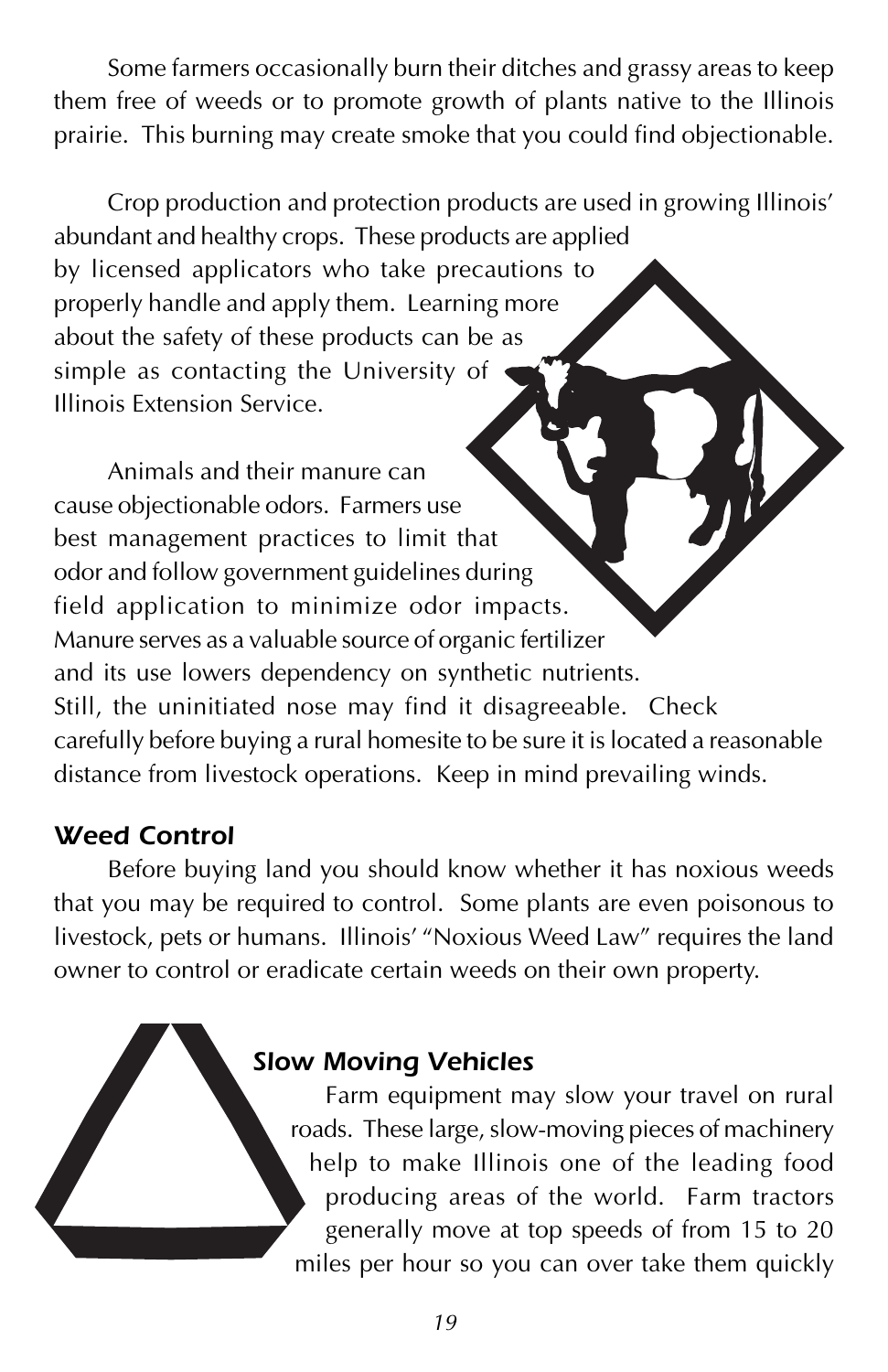from the rear. Watch for them and be patient—farmers will let you pass as soon as it's safe for them to pull over.

Look for the Slow Moving Vehicle (SMV) emblem displayed on the rear of farm equipment. The SMV emblem has a red-orange fluorescent triangle at its center surounded by a highly reflective red border. That's a sign you need to know when driving rural roads. Farm equipment and certain other slow moving vehicles are required to display the SMV emblem when they share the road with other traffic. It warns you to slow down. Learn to recognize it and heed its warning.

To protect the meaning and significance of the SMV emblem for traffic safety, Illinois law prohibits the use of that emblem for other purposes. For instance, it is illegal to use the SMV emblem as a lane marker or gate sign.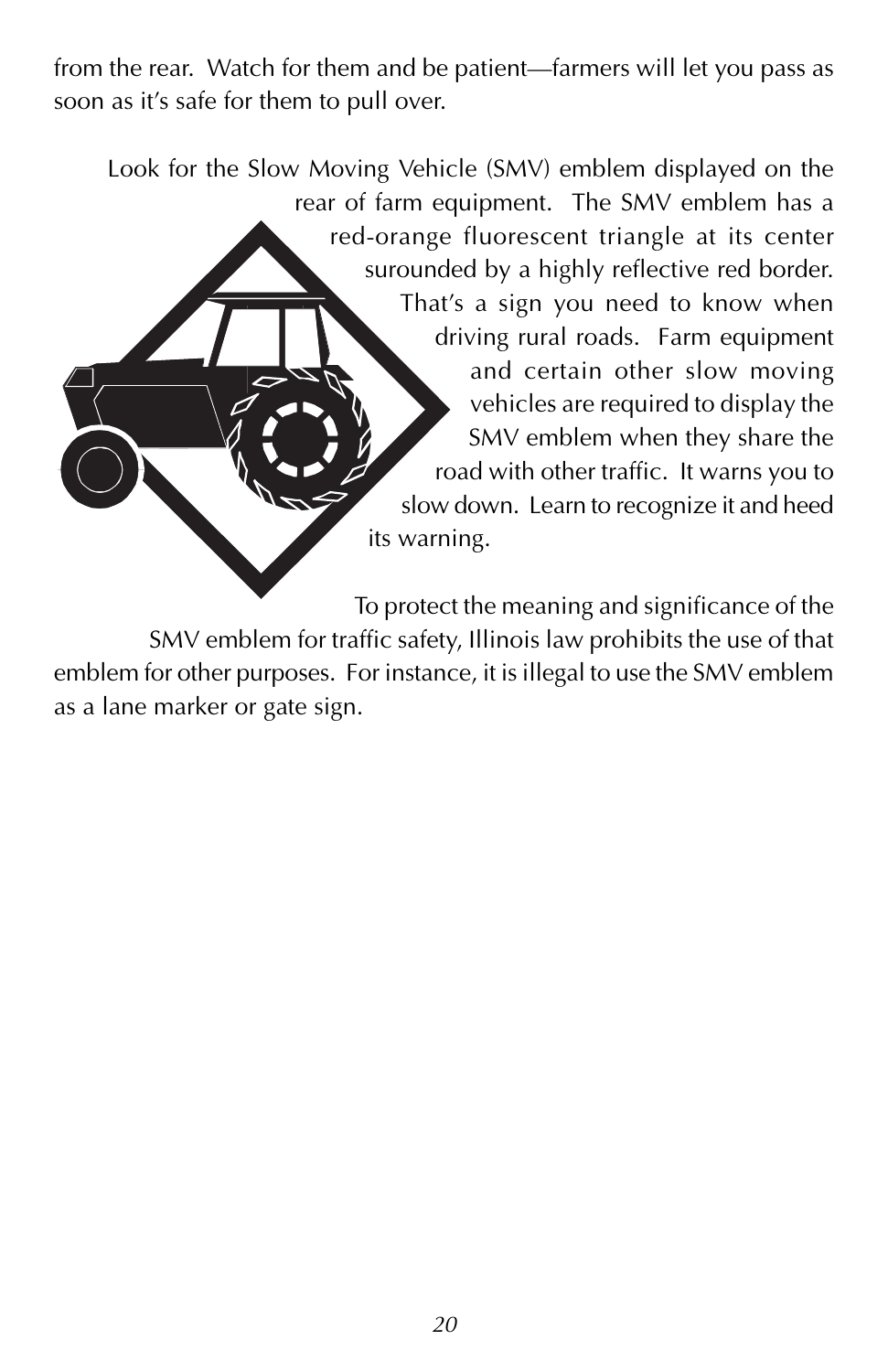<span id="page-20-0"></span>

# *Government 6*

Illinois has more than 6,600 units of local government—far more than any other state in the nation. In rural areas, your home may be found to be in a dozen or more taxing districts—each one providing some service and taxing your property to fund it. That fact generates a number of things you should consider.

# *Property Taxes*

Illinois is a high property tax state—in part, due to its reliance on local government. Local government relies heavily on the property tax for its revenue—especially where sales taxes and other revenue sources are not available to special purpose governmental units. That means rural property owners often incur a large share of the cost of providing local government services, especially in the less-densely populated areas.

# *Keeping Track*

Illinois counties most often encompass dozens of local governmental units. It is sometimes difficult to know which unit to turn to for a particular service or to address a particular problem. Unlike urban areas in which the city is the primary provider of most services, in rural areas, different services may each be provided by a separate unit of government. Exercising your civic duty to keep an eye on all those units can be a daunting task.

# *Service Levels*

Few rural governmental units have the financial resources of their urban counterparts. Generally, fewer services can be offered and the level of service may be less than that found in cities.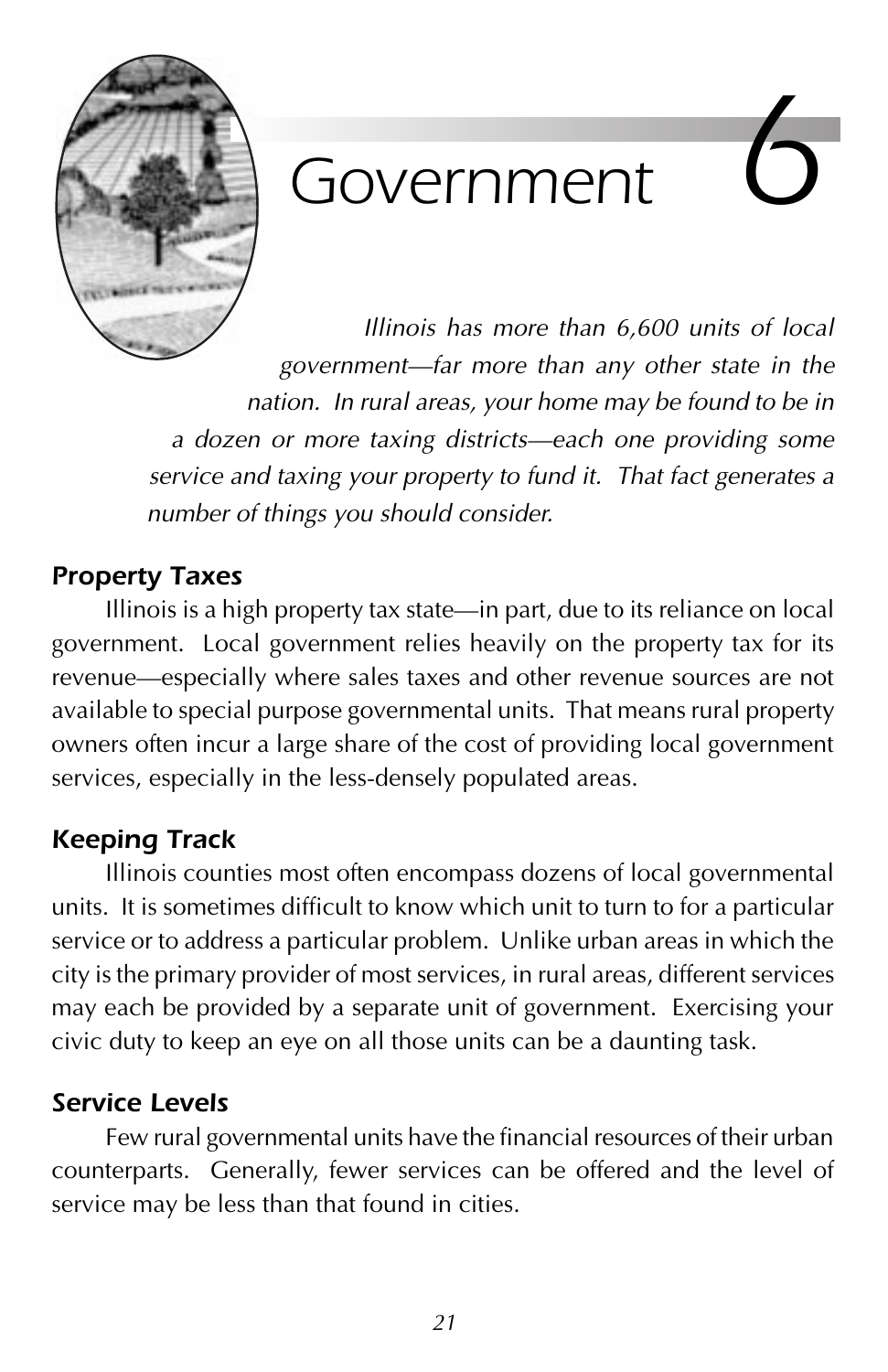<span id="page-21-0"></span>

# *Neighbors 7*

Illinois' rural residents are generally very friendly and open. Neighborliness is practiced and expected in return. They do ask, however, that privacy and private property rights be respected.

#### *Interact*

Get to know your new neighbors. Don't wait—meet those folks living near your new home as soon as you decide to buy in the country, or even before. Knowing your neighbors and letting them get to know you will speed your acceptance as a new arrival in the neighborhood and boost your own comfort level.

Learn to wave to your neighbors—it's the country thing to do. Whether you meet them on the road or driving by their home, be sure to give a friendly wave. You'll come to recognize and appreciate each neighbor's individual style.

### *Be a Good Neighbor*

Keep your property neat. The vast majority of farmers and rural residents take pride in keeping their homesites presentable. Be a good neighbor and do your share.

Become a part of the neighborhood. Don't merely keep a house in the country while spending your time and money in some distant urban or commercial center. Get involved in local community events and organizations and patronize the local businesses.